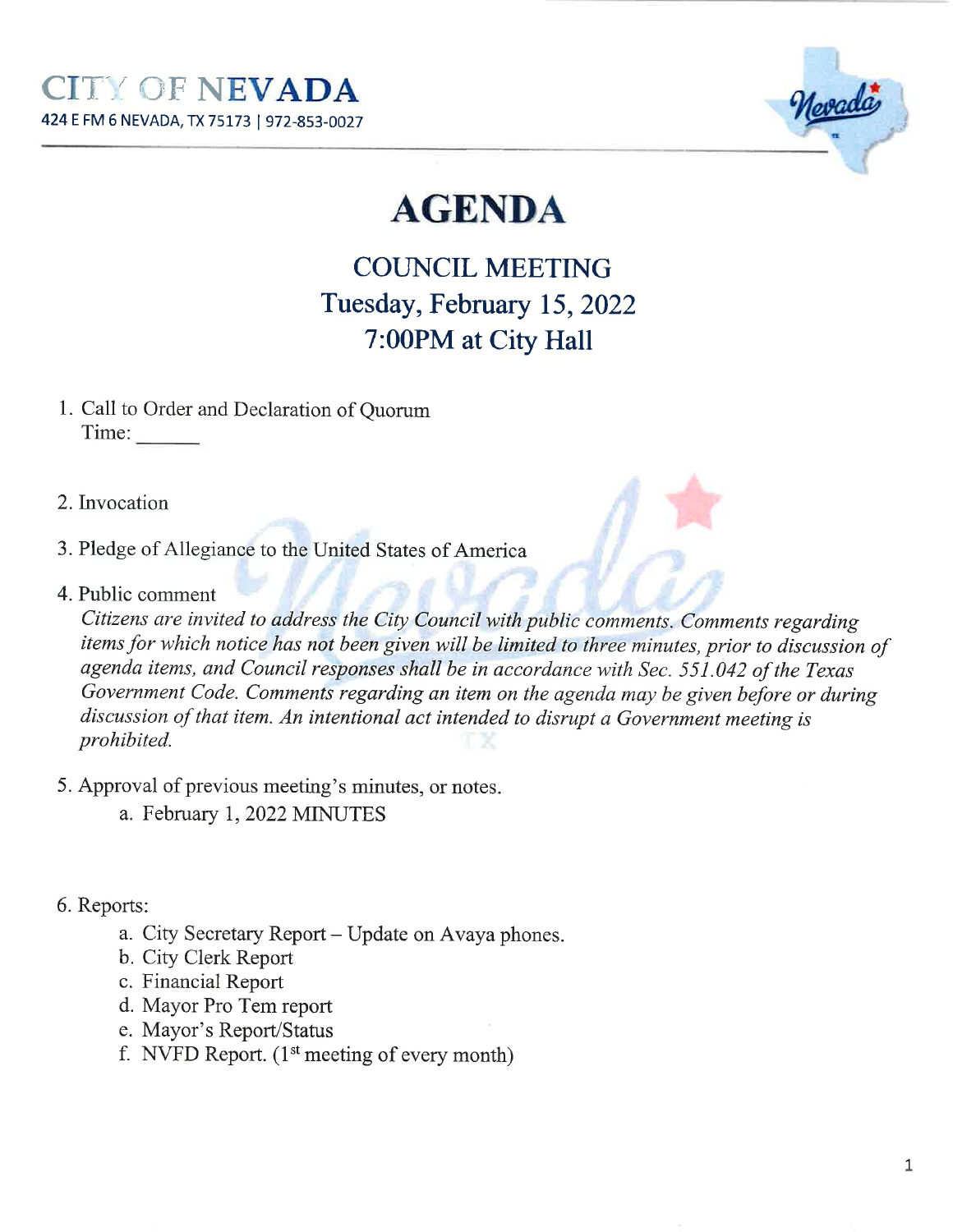7. Business Session:

- a. Discuss/Take Action: Vendor Ordinance 22-02
- b. Discuss/Take Action: Resolution  $22-02$  Appointment of Committee Impact Fee.
- c. Discuss/Take Action: Boat RV Storage Final Plat approval.
- d. Discuss/Take Action:  $18448$  and  $18444$  FM 543 ETJ Replat.
- e. Discuss/Take Action: City Council Place 5.

### 8. Future Agenda Items

 Future agenda items shall be designated by the Mayor. In addition, a motion and a secondfrom any two Councilpersons shall be sufficient to add an agenda item for a future meeting Staff and counsel shall have prior consent of the Mayor to add an agenda item for a future meeting.

9. Executive Session - Time:

--Government Code sectíon 551.074 to deliberate the appoíntment, employment,evaluation, reassignment, duties, discipline, or dismissal of a public officer or employee.

--Government Code section 551.071 Consultation with City Attorney regarding personnel legal requirements.

10. Regular Session: Reconvene from Executive Session - Time:

- 11. If required, act on items reviewed in Executive Session.
- 12. Adjournment / Closing Time:

I, Judy Hill, City Secretary, certify that the Agenda of the City of Nevada Council Regular Meeting to be held on <mark>February 15, 2022</mark>, was posted at City Hall on <mark>February 11, 2022</mark>.

NOTE: The Cíty of Nevada, Texas, City Council meets regularly on the first and thírd Tuesdøy of each month at 7:00 P.M. The Council adheres to the printedAgenda for official action. Any individuals desiring official action on a matter should submit a request for the item to be considered for inclusion on a future Agenda to the office of the City Secretary no later than fourteen (14) days prior to the Council Meetíng.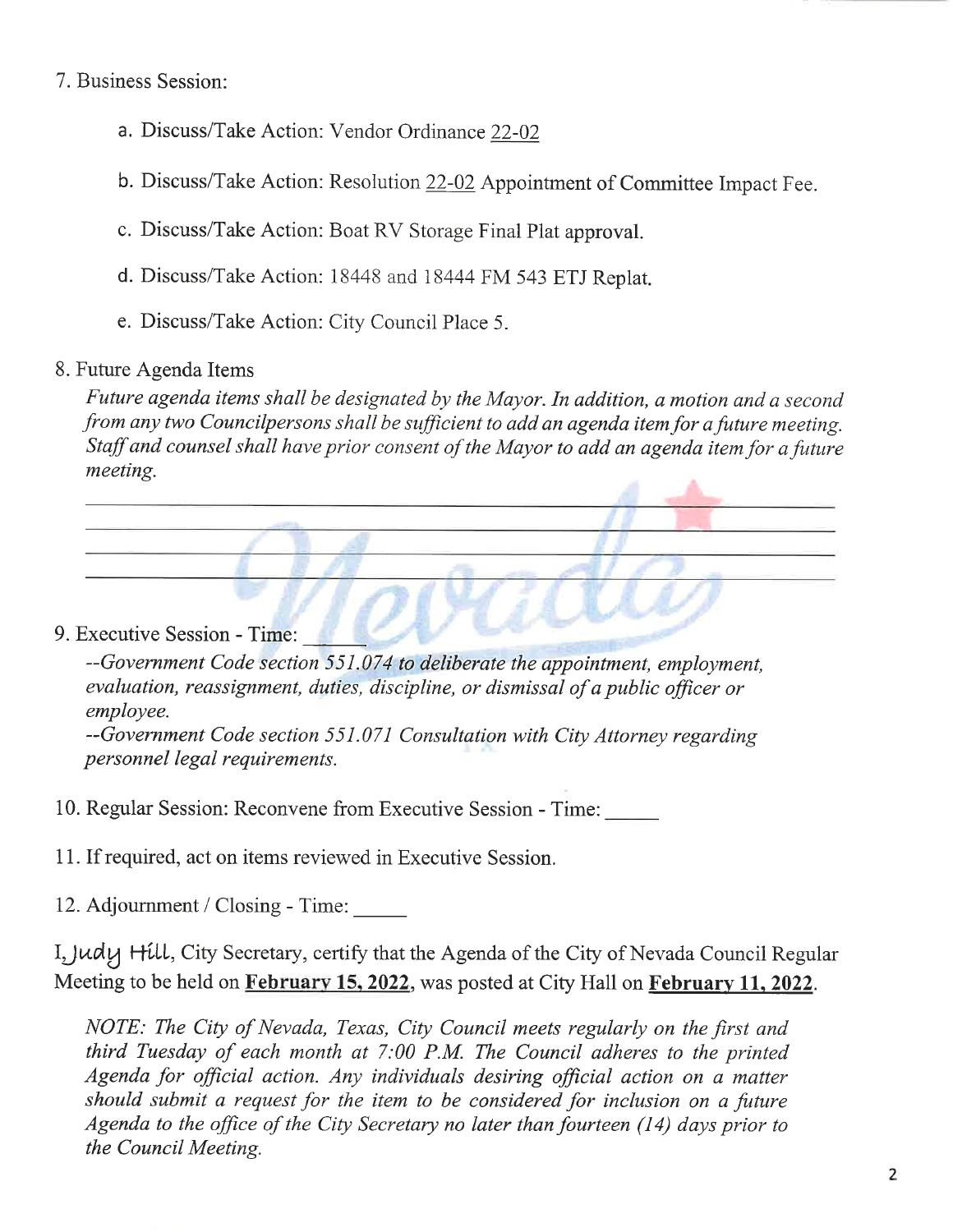d. Boat RV Storage Final Plat approval.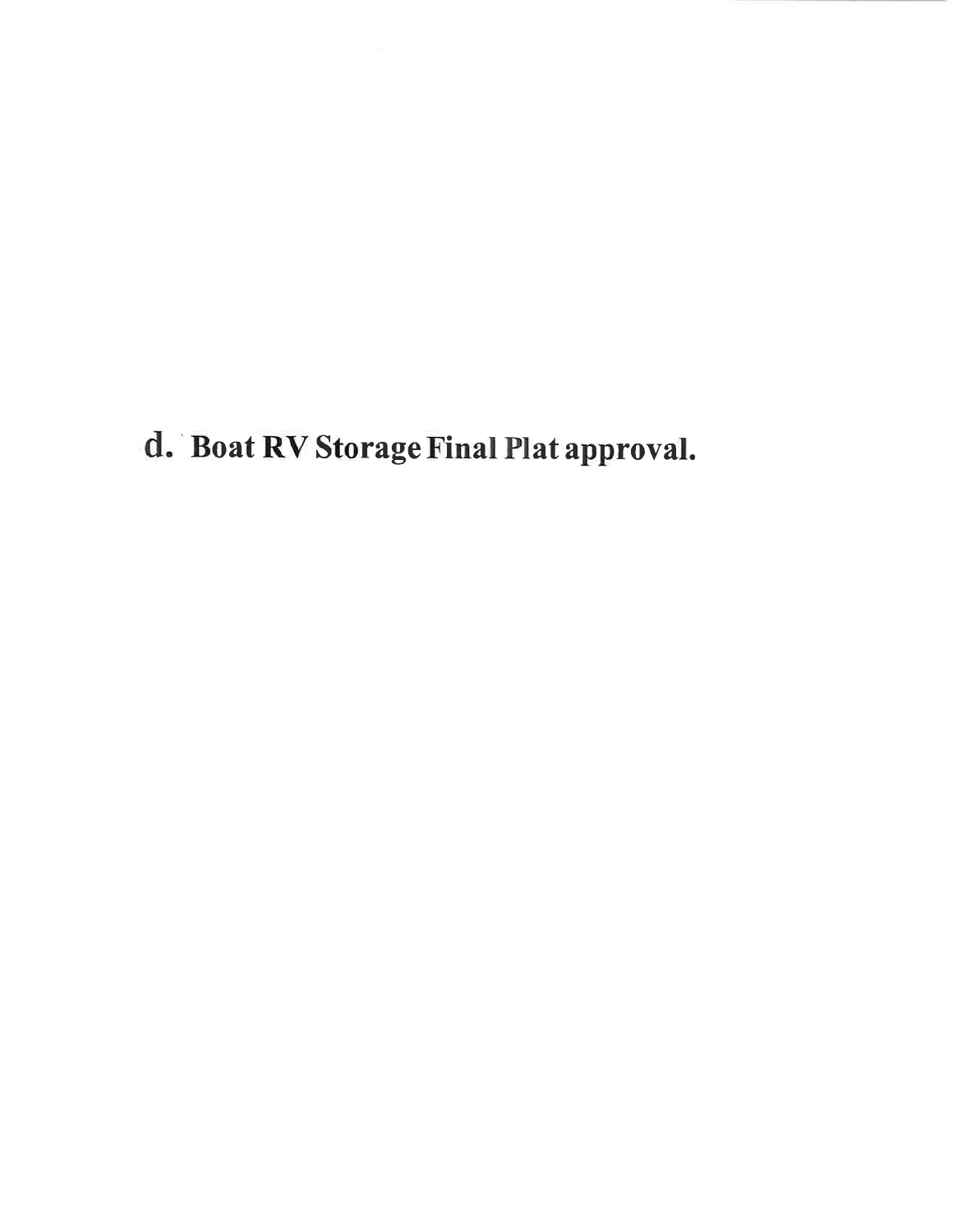February 9, 2022



Ben Ponce, Mayor City of Nevada 424 FM 6 Nevada, TX 75173

 $RE:$ Ratzman/King Addition (Safe Storage) Final Plat and Plans HEI Job Number 385001-86Z

Dear Mayor Ponce,

Hayter Engineering has reviewed The Ratzman/King Addition Final Plat and Engineering Plans. Our review was for general conformance with the City's Subdivision Ordinance and shall not relieve the developer or the developer's surveyor or design engineer of full responsibility for the adequacy and integrity of the survey and design, or for conformance to Local, State, and Federal codes.

Please note that the following items were not included in the City's review as these services will be provided and maintained by others.:

- The proposed water plans.
- The proposed Onsite Septic Facility (OSSF).
- The proposed electrical plans.

After review, Hayter Engineering has determined that the Final Plat and Engineering Plans meet the City's Subdivision Ordinance requirements and all previous comments have been addressed. Assuming all necessary fees have been paid to the City, it is our recommendation that the Final Plat and Engineering Plans be approved with the following condition:

1. The final plat shall not be filed until all public improvements have been constructed, inspected, and accepted by the City of Nevada.

Furthermore, it is Hayter Engineer's recommendation that this project is ready for construction. The next step is for the Developer and City to schedule a pre-construction meeting.

If you have any questions regarding the Final Plat and/or Engineering Plans, please do not hesitate to call (903.785.0303) or email (cdonnan@haytereng.com).

Sincerely,

HAYTER ENGINEERING, INC.

Christopher M. Donnan, P.E., CFM Principal/Project Manager



### **Practical Infrastructure Solutions**

4445 SE Loop 286 | Paris, TX 75460 | haytereng.com TxEng F 315 | TxSur, F 10028600 | OSBPE/LS #603 | ASBPE #2521 | LA #EF6529 Texas | Oklahoma | Arkansas | Louisiana

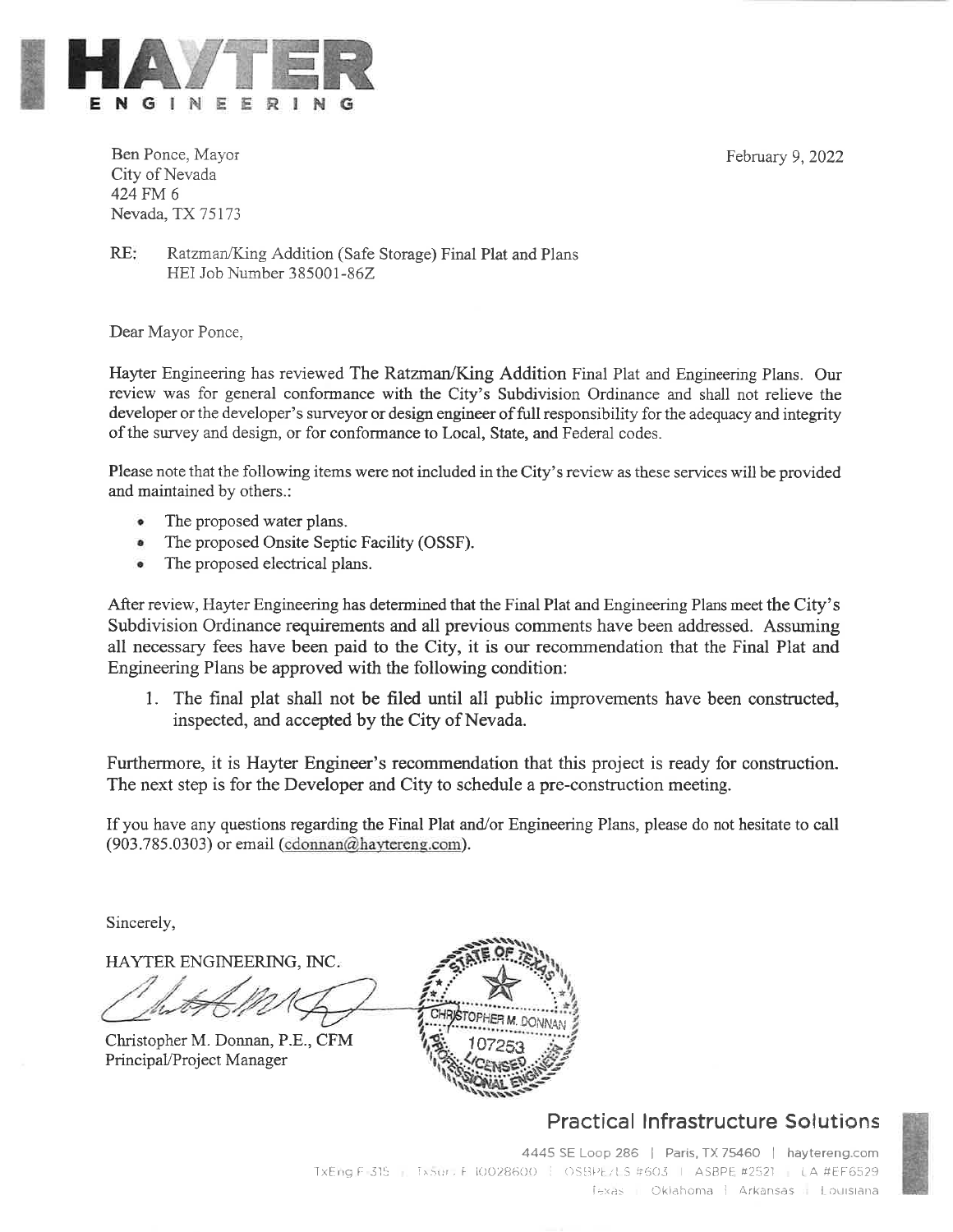#### **RESOLUTION NO. 22-02**

(Appointment of Members of Capital Improvements Advisory Committee)

#### A RESOLUTION OF THE CITY COUNCIL OF THE CITY OF NEVADA, COLLIN COUNTY, TEXAS, APPOINTING MEMBERS OF THE CAPITAL IMPROVEMENTS **ADVISORY COMMITTEE OF** THE CITY OF NEVADA; PROVIDING A SEVERABILITY CLAUSE: PROVIDING A REPEALING CLAUSE AND PROVIDING FOR AN EFFECTIVE DATE.

**WHEREAS**, pursuant to the Texas Local Government Code and the Comprehensive Zoning ordinance of the City of Nevada, a Planning and Zoning Commission is hereby formed to carry out the legal duties assigned by the City Council and authorized by the law.

WHEREAS, the Nevada City Council has considered the applicants to serve on the Capital Improvements Advisory Committee, (the "Committee") in keeping with the intent of the City to create impact fees pursuant to TX. Loc. Govt. Code Ch 395, and does by this Resolution appoint members to the Committee as set forth below; and

#### NOW THEREFORE, BE IT RESOLVED BY THE CITY COUNCIL OF THE CITY OF NEVADA, COLLIN COUNTY, TEXAS, AS FOLLOWS:

**SECTION 1.** The Nevada City Council does specifically find and determine that the following citizens of Nevada and its ETJ shall be appointed as members of the Nevada the Capital Improvements Advisory Committee.

Those appointed are:

- 1. Bart Carroll Chairman
- 2. Russell Newton Vice-Chairman
- 3. Jeff Cook
- 4. Josiah Cleveland
- 5. Magan Vernon

The Commission is an advisory body. It's duty includes the review, analysis and recommendation to the city council in its duties as set forth in state law regarding impact fees, as stated in TX. Loc. Govt. Code Ch 395.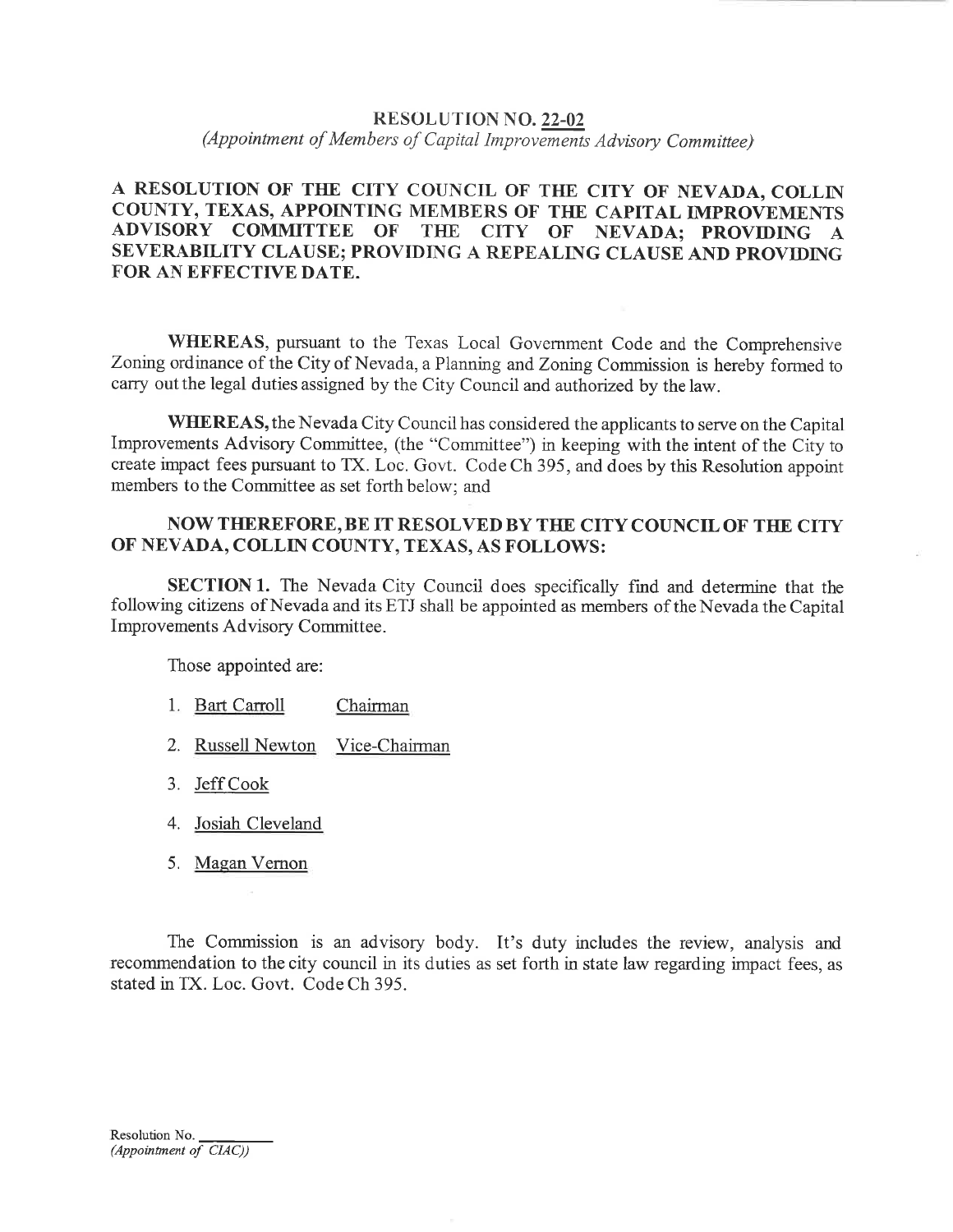<sup>A</sup>committee member serves at the at the discretion and pleasure at the city council,regardless of the term appointed.

SECTION 2. Should any word, sentence, paragraph, subdivision, clause, phrase or section of this resolution be adjudged or held to be held to be invalid, void or unconstitutional, the same shall not affect the validity of the remaining portions of said Resolution which shall remain in fullforce and effect.

SECTION 3. All provisions of this Resolution of the City of Nevada, Texas, in conflictwith the provisions of this Resolution be, and the same are hereby repealed, and all other provisions not in conflict with the provisions of this Resolution sha1l remain in full force and effect

DULY RESOLVED by the City Council on this, the \_\_\_\_\_\_ day of 2022.

CITY OF NEVADA

Ben Ponce, Mayor

ATTEST:

Judy Hill, City Secretary

APPROVED AS TO FORM:

James E. Shepherd, City Attorney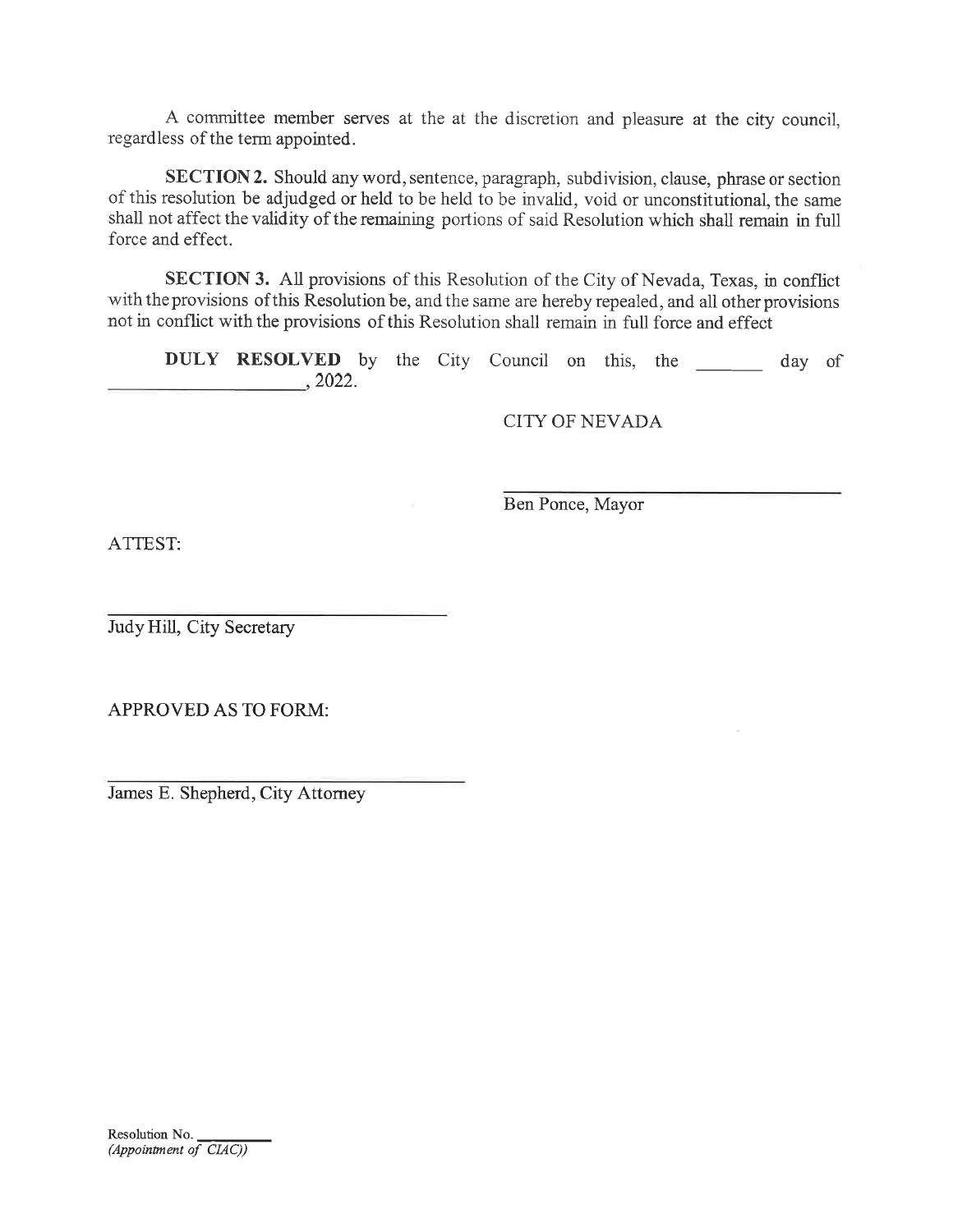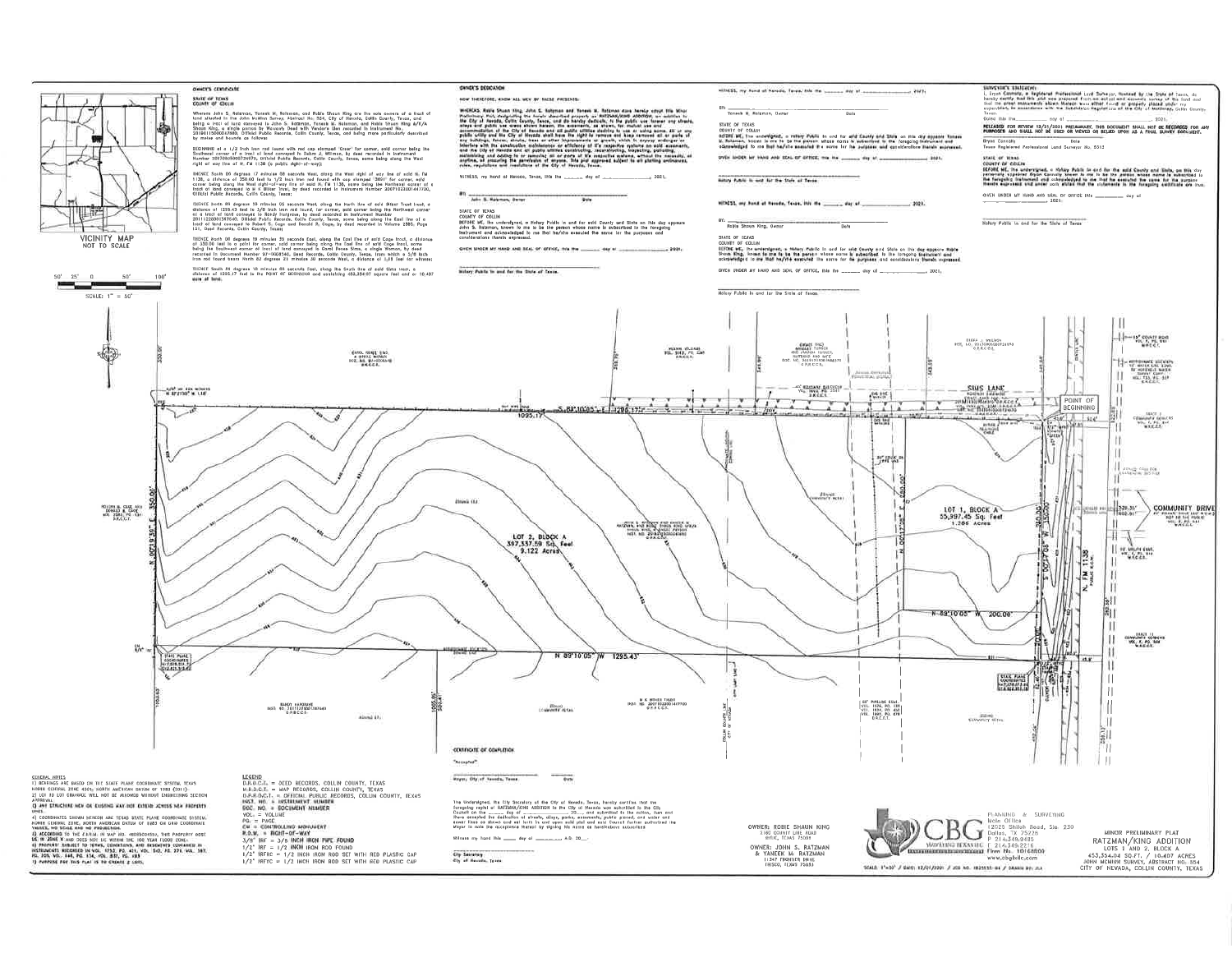## d. 18448 and 18444 FM 543 ETJ Replat.

 $\bar{\omega}$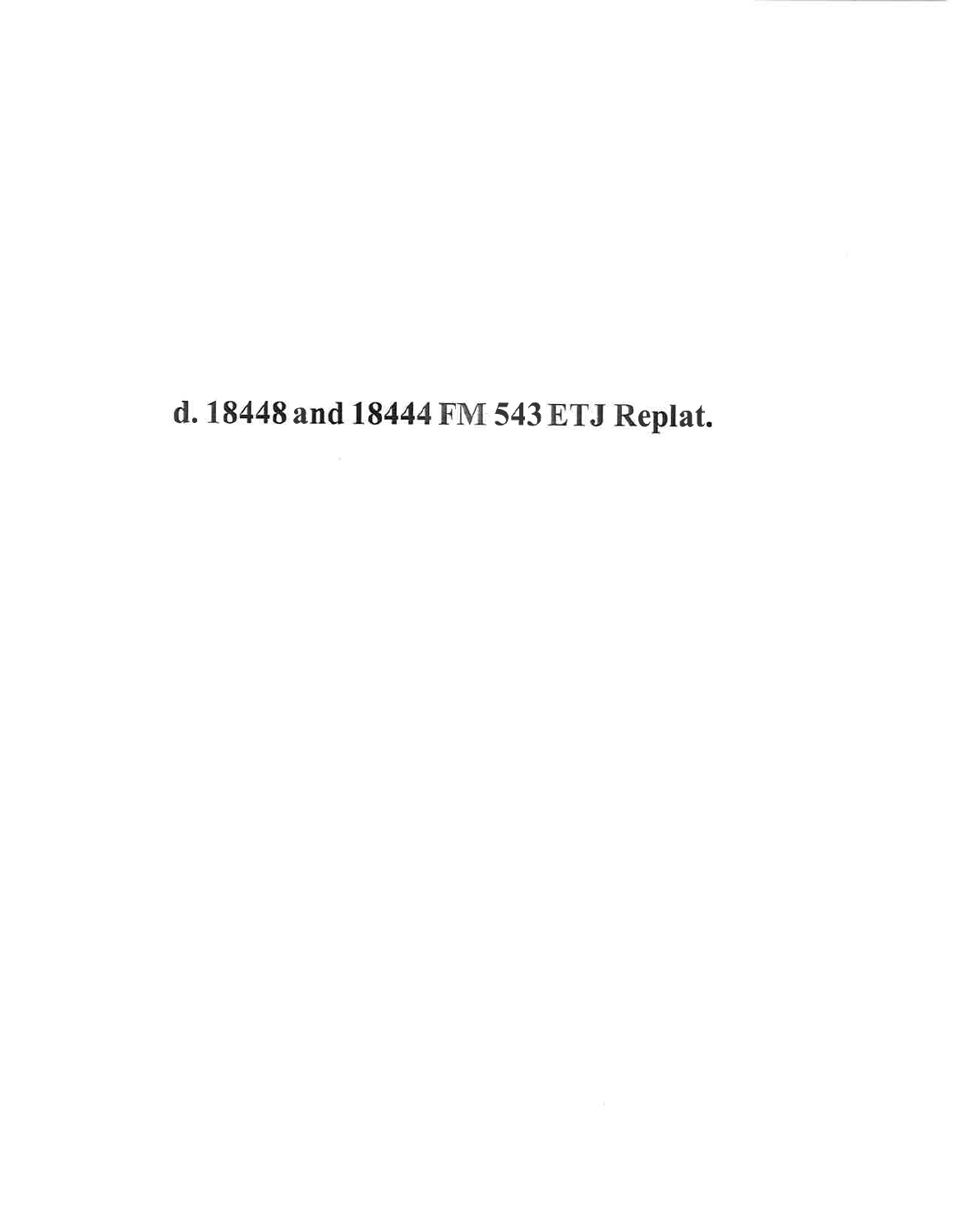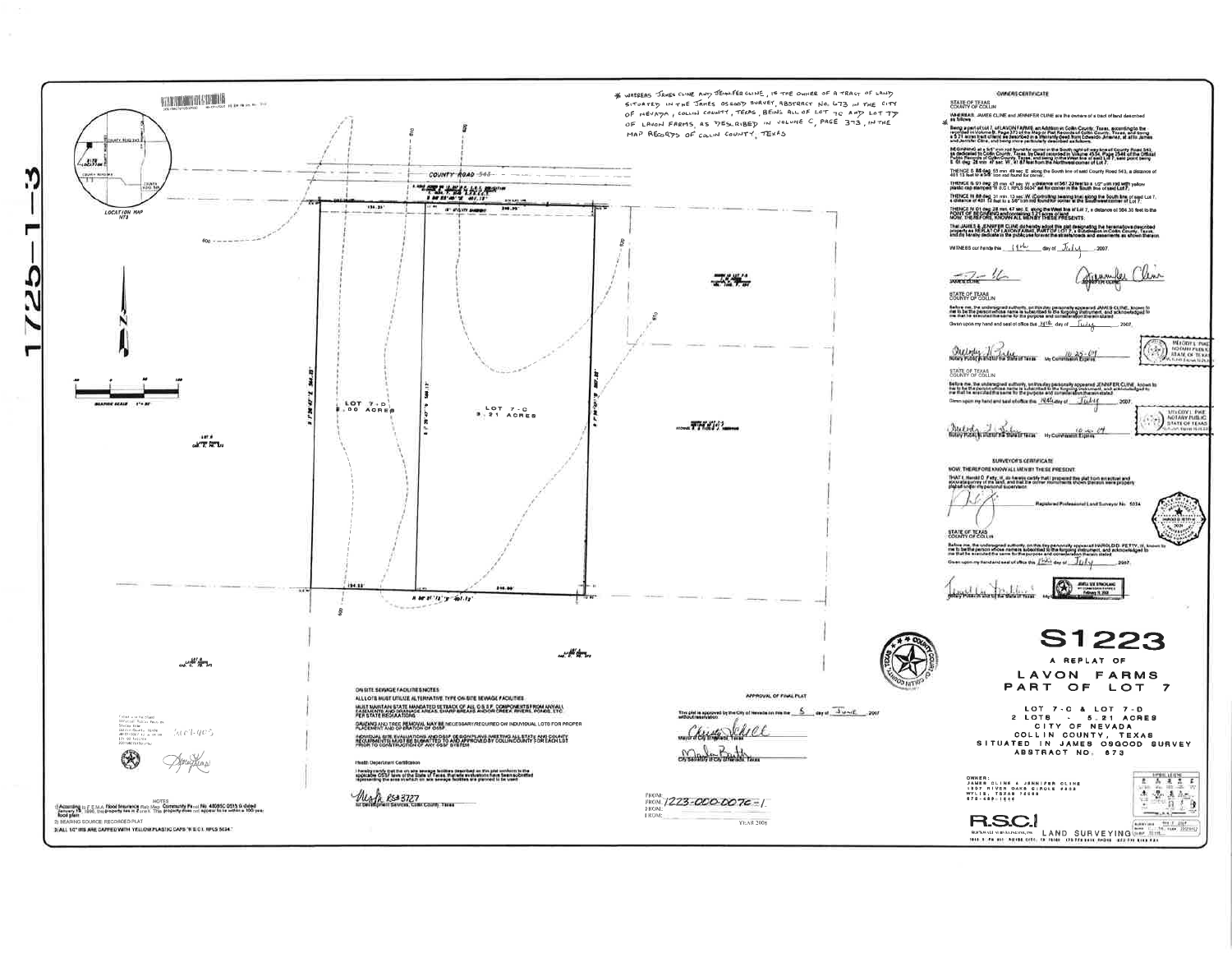#### TRACT 1 CLOSURE

BEGINNING POINT: North: 7076919.5692' East: 2620756.4335'

Segment#1 : LineCourse: S00' 25' 22.08"W Length: 265.!40' North: 7076654.4364' East: 262O754.4770'

Segment#2 : LineCourse:S89" 57' 07.70"W Length: 246.590' North: 7076654.2304' East: 2620507.887I'

Segment#3 : Line

Course: N00" 25' 40.68"E Length: L75.t4O' North: 7076829.3655' East: 2620509.1953'

Segment#4 : Line

Course: N23° 14' 45.73"E Length: 97.984' North: 7O769L9.3951' East: 2620547.8676'

Segment#S : Line

Course: N89" 57' 07.7O"E Length: 208.566'

North: 7076919.5693 East: 2620756.4335'

Perimeter:993.419' Area:63665.42 Sq. Ft.Error Closure: 0.0001 Course: N21" 29' 57.34"8Error North: 0.00008 East:0.00003

Precision 1: 9934200.000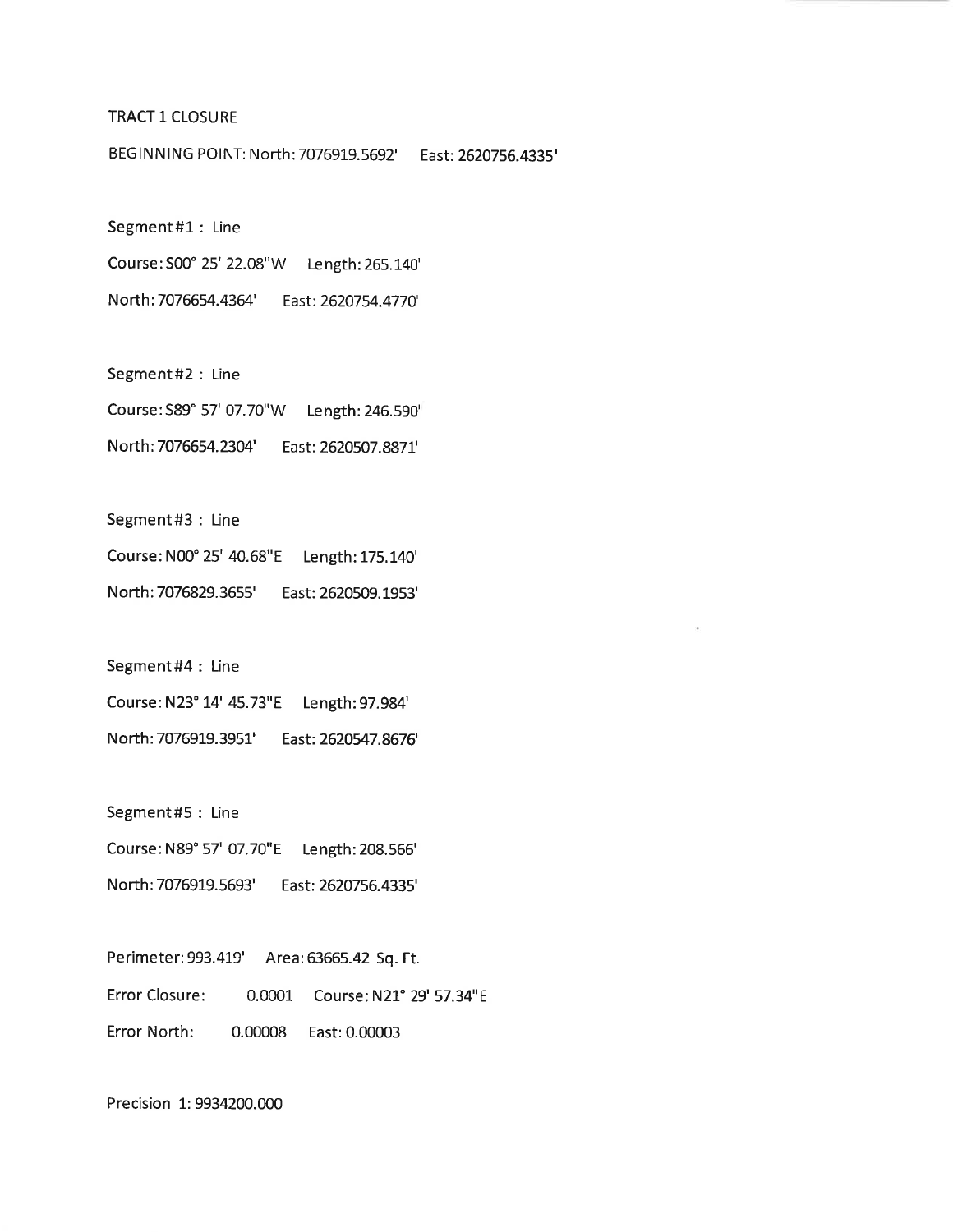#### TRACT 1:

#### STATE OF TEXAS

#### COUNTYOF COLLIN:

BEING a portion of lot 7-C, of Lavon Farms, an addition to the city of Nevada, Collin County, Texas,according to the replat thereof, as recorded in Instrument No. 20070807010002660, of the Plat Records of Collin County, Texas, and being a portion of a tract of land conveyed to James and Jennifer Cline, as recorded in lnstrument No. 2021090700181600, of the Deed Records of Collin County, Texas, as shownon this survey and being more particularly described by metes and bounds as follows:

BEGINNING ata 5/8 inch yellow-capped iron rod found forcorner, beingon the South right-of-way lineCounty Road 543, being the Northeast corner of said lot 7-C, and the Northeast corner of said Cline tract;

THENCE South 01 degrees 32 minutes 25 seconds West, a distance of 265.14 feet to a 1/2 inch yellowcapped iron rod setfor corner, being on the East line of said lot 7-C and Cline tract;

THENCE North 88 degrees 55 minutes 49 seconds West, a distance of 246.59 feetto a 1/2 inch yellowcapped iron rod set for corner;

THENCE North 01 degrees 32 minutes 44 seconds East, a distance of 175.14 feet to a 1/2 inch yellowcapped iron rod found for corner, being on the West line of said lot 7-C and Cline tract;

THENCE North 24 degrees 21 minutes 49 seconds East, a distance of 97.98 feet to a 1/2 inch yellowcapped iron rod found for corner, being on the South right-of-way line of said County Road 543, and being South 88 degrees 55 minutes 49 seconds East, a distance of 192.23' from a 5/8 inch red-cappec iron rod found for corner, said 5/8 inch rod being the Northwest corner of lot 7-D of said Lavon Farms addition;

THENCE South 88 degrees 55 minutes 49 seconds East, a distance of 2O8.57 feetto the PLACE OFBEGINNING and containing 1.462 acres of land.

#### TRACT 2:

#### STATE OF TEXAS

#### COUNTYOF COLLIN:

BEING a portion of lot 7-C, of Lavon Farms, an addition to the city of Nevada, Collin County, Texas,according to the replatthereof, as recorded in lnstrument No. 2OO7O8070L0002660, of the Plat Recordsof Collin County, Texas, and being a portion a tract of land conveyed to James and Jennifer Cline, as recorded in Instrument No. 2021090700181600, of the Deed Records of Collin County, Texas, as shown on this survey and being more particularly described by metes and bounds as follows: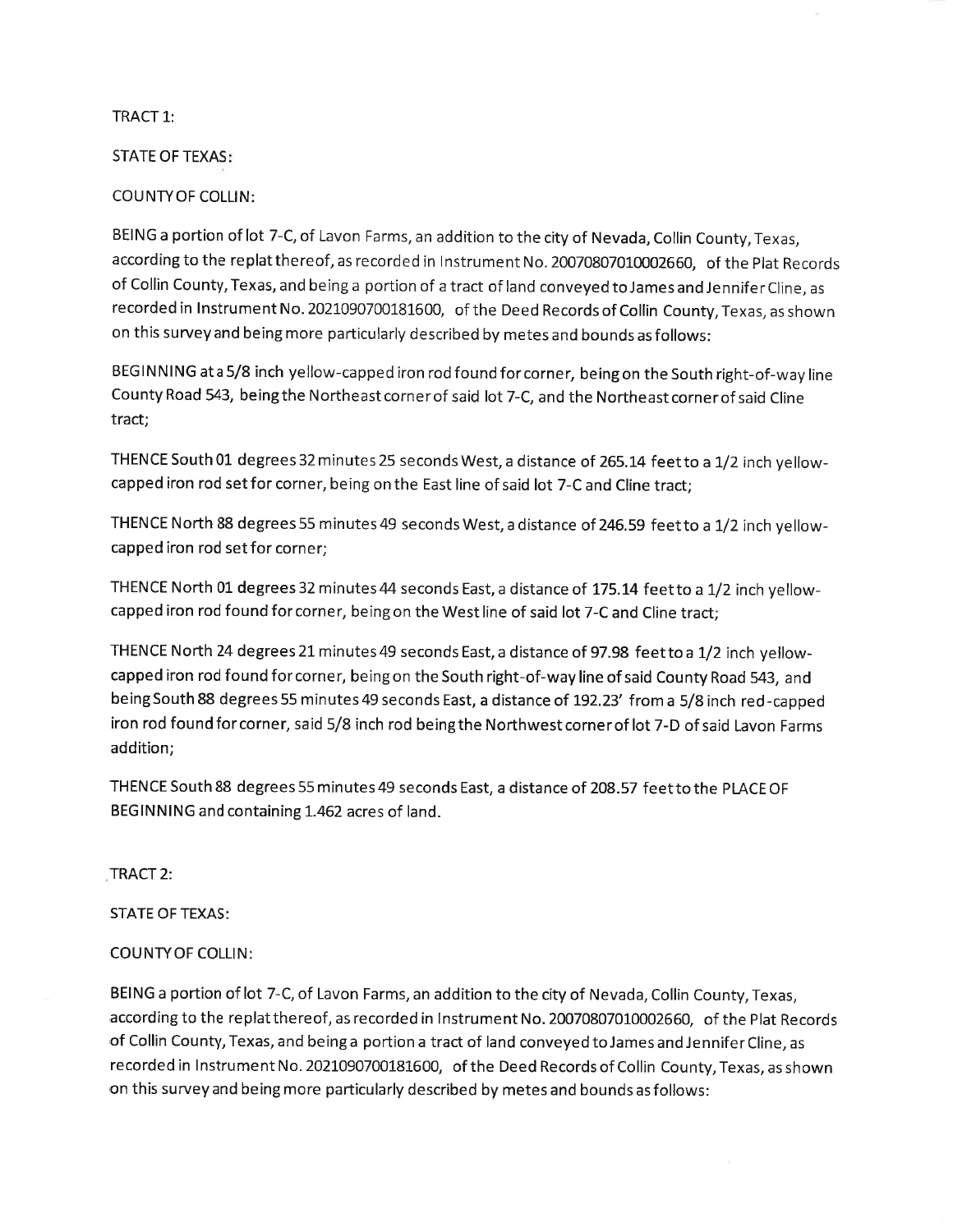BEGINNING at a 1/2 inch yellow-capped iron rod found for corner, being on the North line of lot 8 of Lavon Farms, an addition to the city of Nevada, Collin County, Texas, accordingto the plat thereof, asrecorded in Cabinet C, Page 373, of the Plat Records of Collin County, Texas, being the Southeast corne of lot 7-D, of said Lavon Farms replat, and being the Southwest corner of said Cline tract, said beginning point being South 88 degrees 27 minutes 24 seconds East, a distance of 154.23 <code>feetfrom</code> 1/2 inch iro <code>n</code> rod found for corner, said 1/2 inch rod being the Southwest corner of said lot 7-D;

THENCE North 01 degrees 32 minutes 44 seconds East, a distance of 300.04 feet to a 1/2 inch yellowcapped iron rod set for corner, being on the West line of said lot 7-C and Cline tract;

THENCE South 88 degrees 55 minutes 49 seconds East, a distance of 246.59 feet to a 1/2 inch yellowcapped iron rod set for corner, being on the East line of said lot 7-C;

THENCE South 01 degrees 32 minutes 25 seconds West, a distance of 302.08 feet to a 1/2 inch yellowcapped iron rod found forcorner, beingthe Southeastcornerof said lot 7-C and Cline tract;

THENCE North 88 degrees 27 minutes 24 seconds West, a distance of 249.61 feet to the PLACE OF BEGINNING and containing 1.704 acres of land.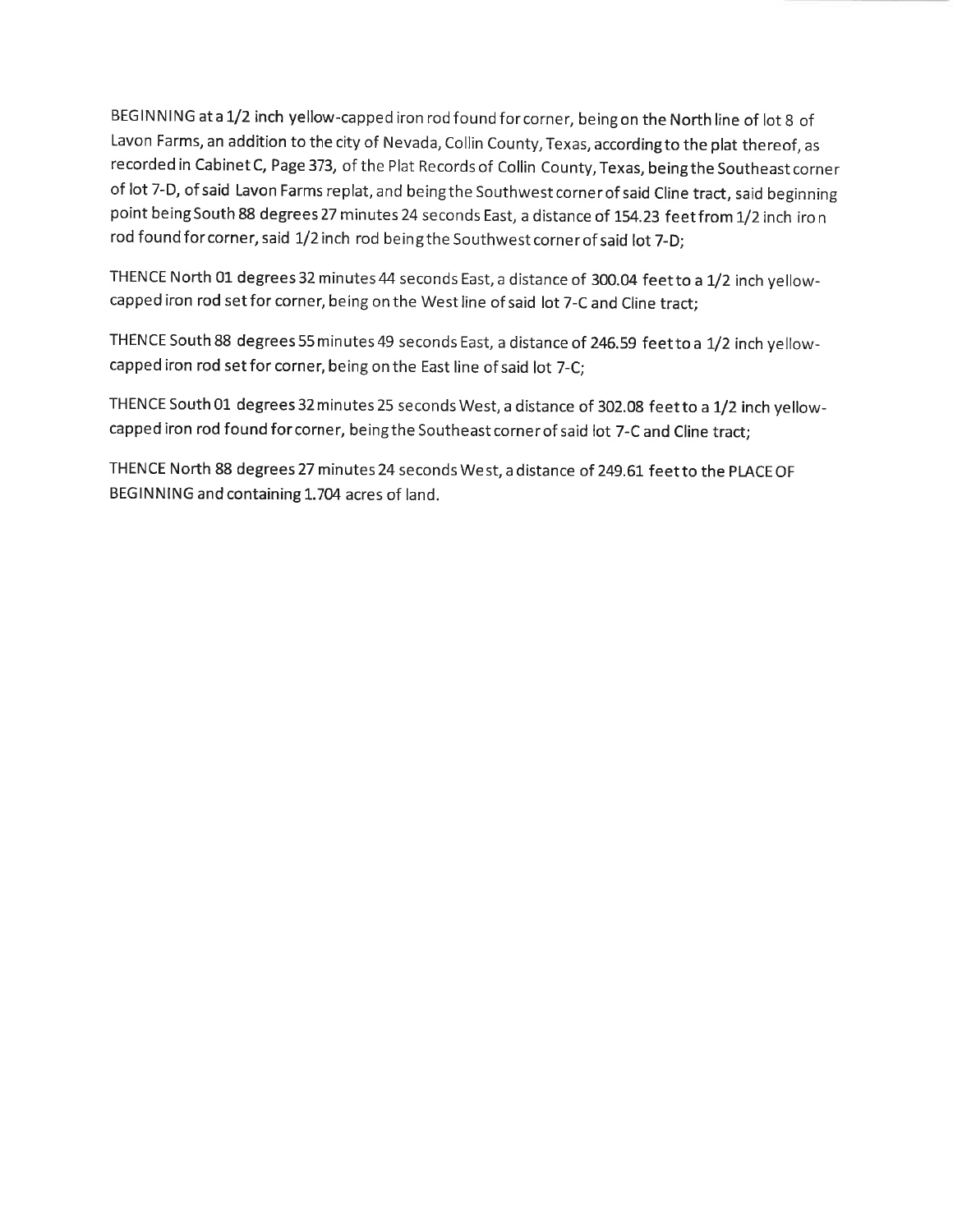#### TRACT 2 CLOSURE

BEGINNING POINT: North: 7O76354.t974' East: 2620505.6463'

Segment#1 : LineCourse: N00" 25' 40.68"E Length: 3OO.O42' North: 7076654.2311' East: 2620507.8874'

Segment#2 : LineCourse: N89" 57' 07.7O"E Length: 246.590' North: 7076654.437!' East: 2620754.4773'

Segment#3 : Line

Course:S00" 25' 22.08"W Length:302.080' North: 7076352.3653' East: 2620752.2482'

Segment#4 : Line

Course: N89" 34' 27.02"W Length:246.608' North: 7O76354.L981' East: 2620505.æ70'

Perimeter: 1095.320' Area:74240.06 Sq. Ft. Error Closure: 0.0010 Course: N49° 19' 45.53"E Error North: 0.00064 East:0.00074

Precision 1: 1095320.000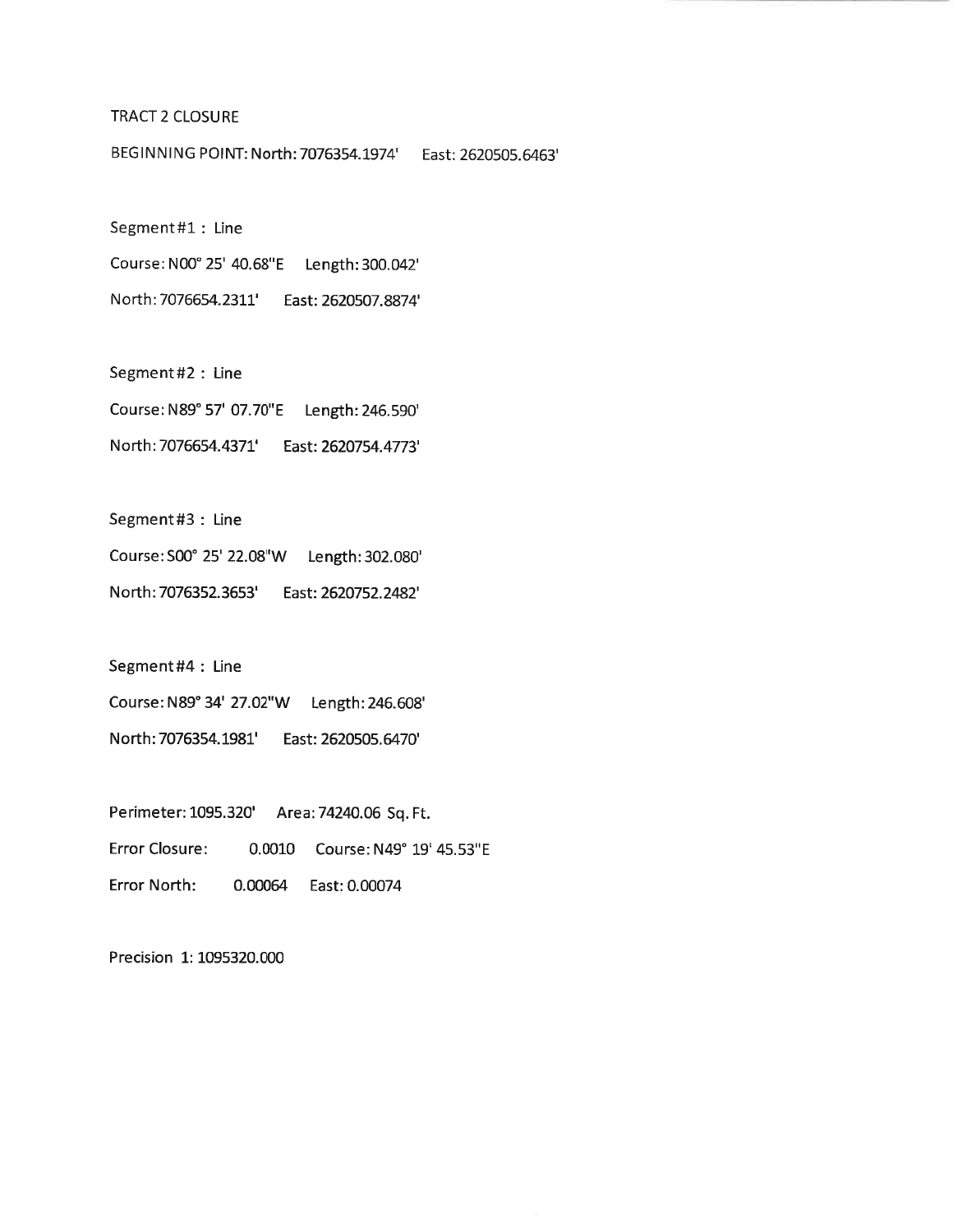

## w what's below.

**SURVEY PLAT** 



BRIAN S. RHODES Registered Professional Land Surveyor (972) 475-8940 

TRACT 1-

STATE OF TEXAS: COUNTY OF COLLIN:

BEING a portion of lot 7-C, of Lavon Farms, an addition to the city of Nevada, Collin County, Texas, according to the replat thereof, as recorded in Instrument No. 20070807010002660, of the Plat Records of Collin County, Texas, and being a portion of a tract of land conveyed to James and Jennifer Cline, as recorded in Instrument No. 2021090700181600, of the Deed Records of Collin County, Texas, as shown on this survey and being more particularly described by metes and bounds as follows:

BEGINNING at a 5/8 inch yellow-capped iron rod found for corner, being on the South right-of-way line County Road 543, being the Northeast corner of said lot 7-C, and the Northeast corner of said Cline tract:

THENCE South 01 degrees 32 minutes 25 seconds West, a distance of 265,14 feet to a 1/2 inch yellow-capped iron rod set for corner, being on the East line of said lot 7-C and Cline tract; THENCE North 88 degrees 55 minutes 49 seconds West, a distance of 246.59 feet to a 1/2 inch yellow-capped iron rod set for corner;

THENCE North 01 degrees 32 minutes 44 seconds East, a distance of 175.14 feet to a 1/2 inch yellow-capped iron rod found for corner, being on the West line of said lot 7-C and Cline tract;

THENCE North 24 degrees 21 minutes 49 seconds East, a distance of 97,98 feet to a 1/2 inch yellow-capped iron rod found for corner, being on the South right-of-way line of said County Road 543, and being South 88 degrees 55 minutes 49 seconds East, a distance of 192.23' from a 5/8 inch red-capped iron rod found for corner, said 5/8 inch rod being the Northwest corner of lot 7-D of said Lavon Farms addition:

THENCE South 88 degrees 55 minutes 49 seconds East, a distance of 208,57 feet to the PLACE OF BEGINNING and containing 1,462 acres of land.